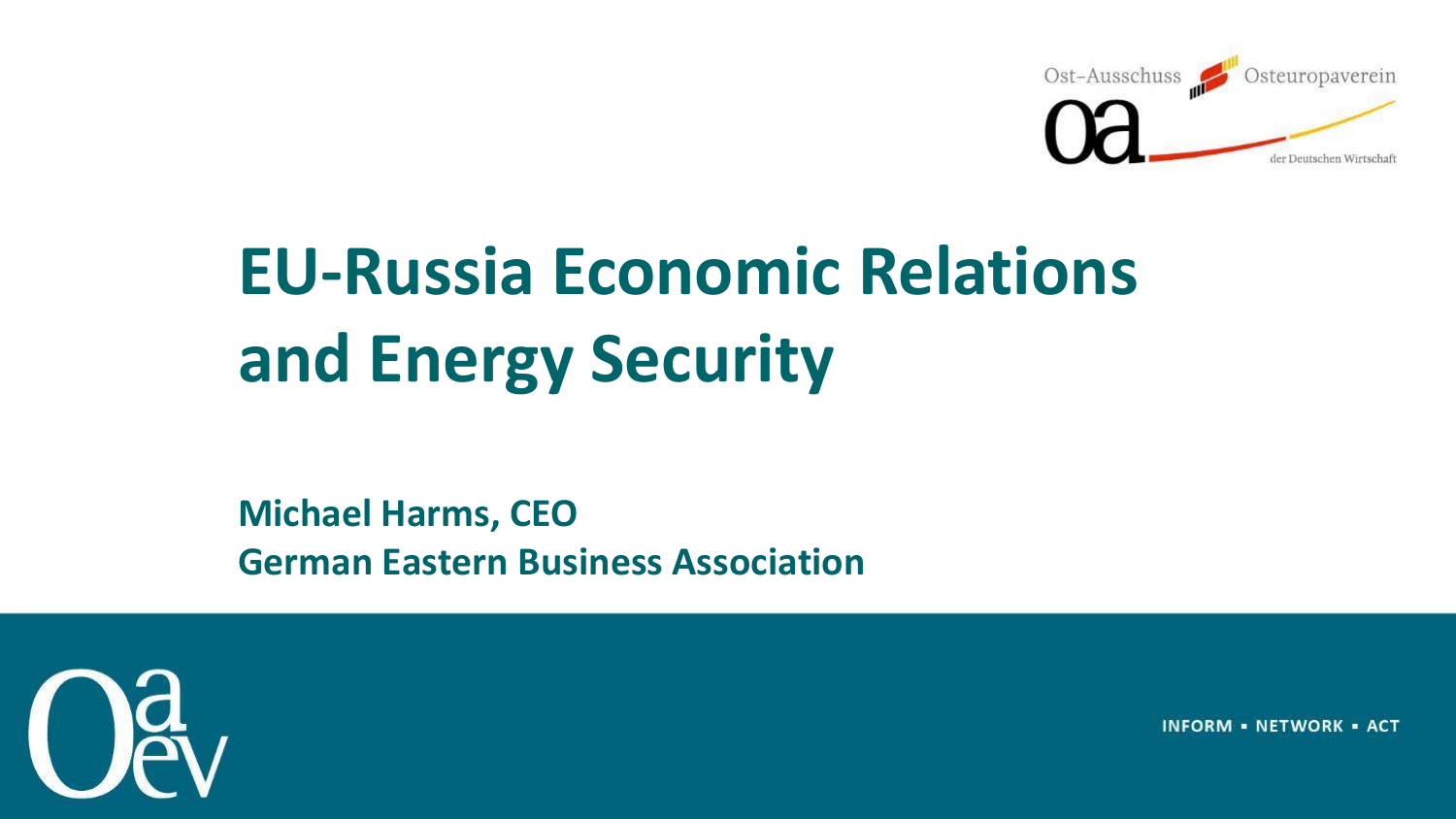# Global Challenges

- Global Food Security
- Non-Proliferation of Nuclear Weappons / Iran-Deal (JCPoA)
- Peace in Middle East and Afghanistan
- Fighting international Terrorism
- Nuclear security and Disposal of Atomic Waste
- Raw Material Security / Ressourcing
- Climate Change
- Migration and Demographic Change
- Digitalisation
- Exploration of Space
- Multilateralism vs. Protectionism

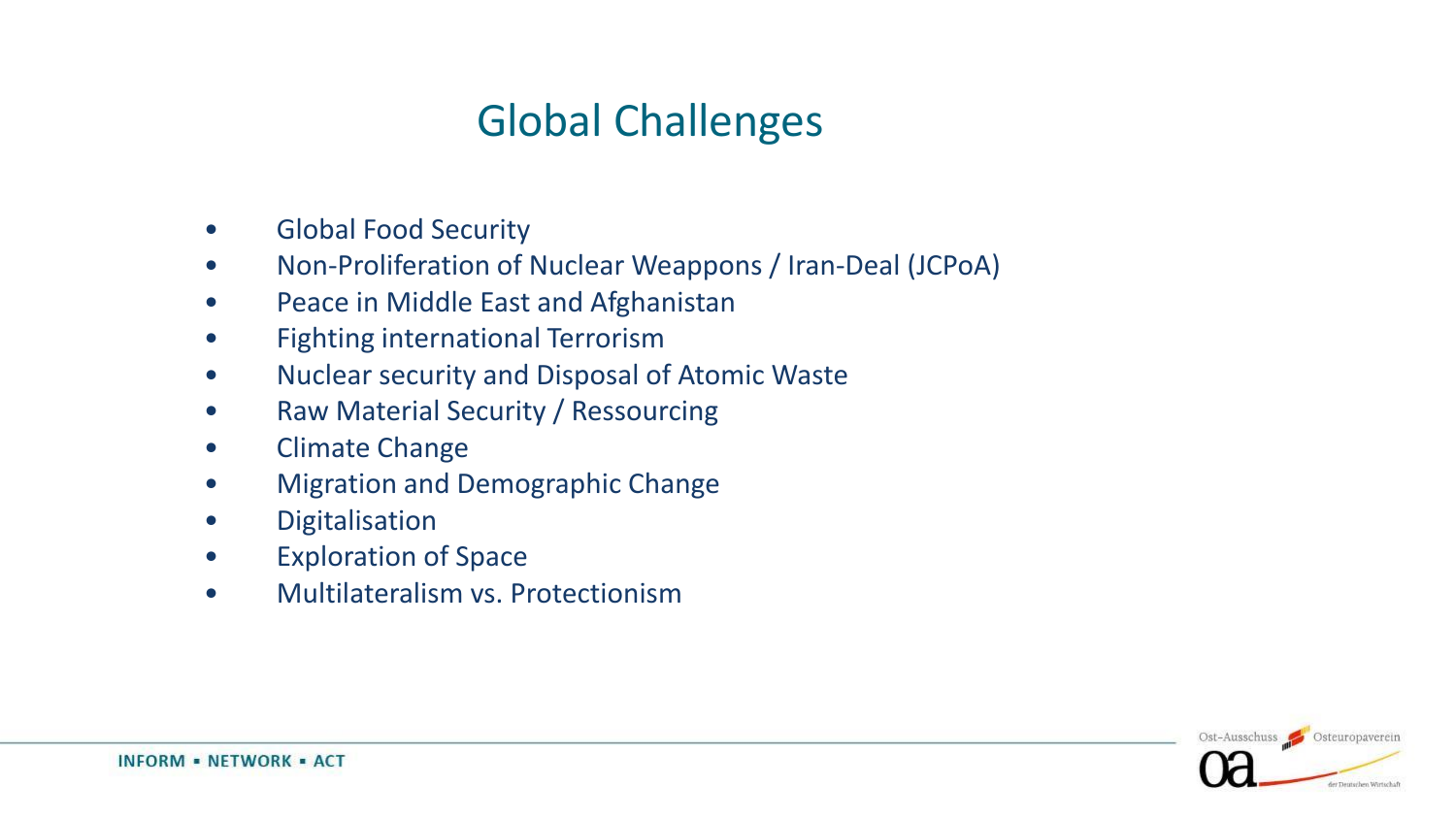### EU main trading partners, 2017

EU Exports, bn Euro





Ost-Ausschuss Costeuropaverein der Deutschen Wirtschaft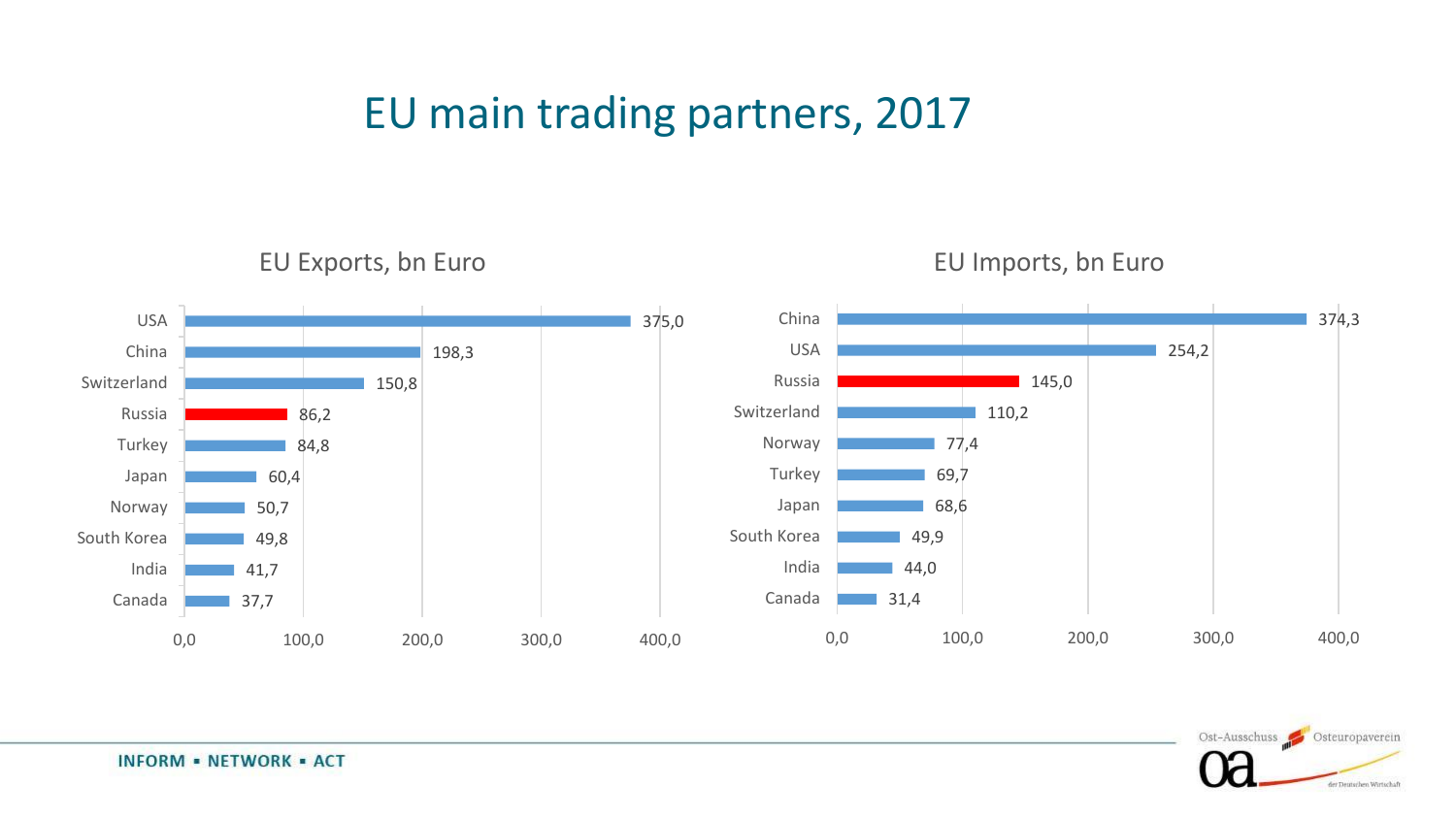### Russia's main trading partners

Russia's main trading partners 2017



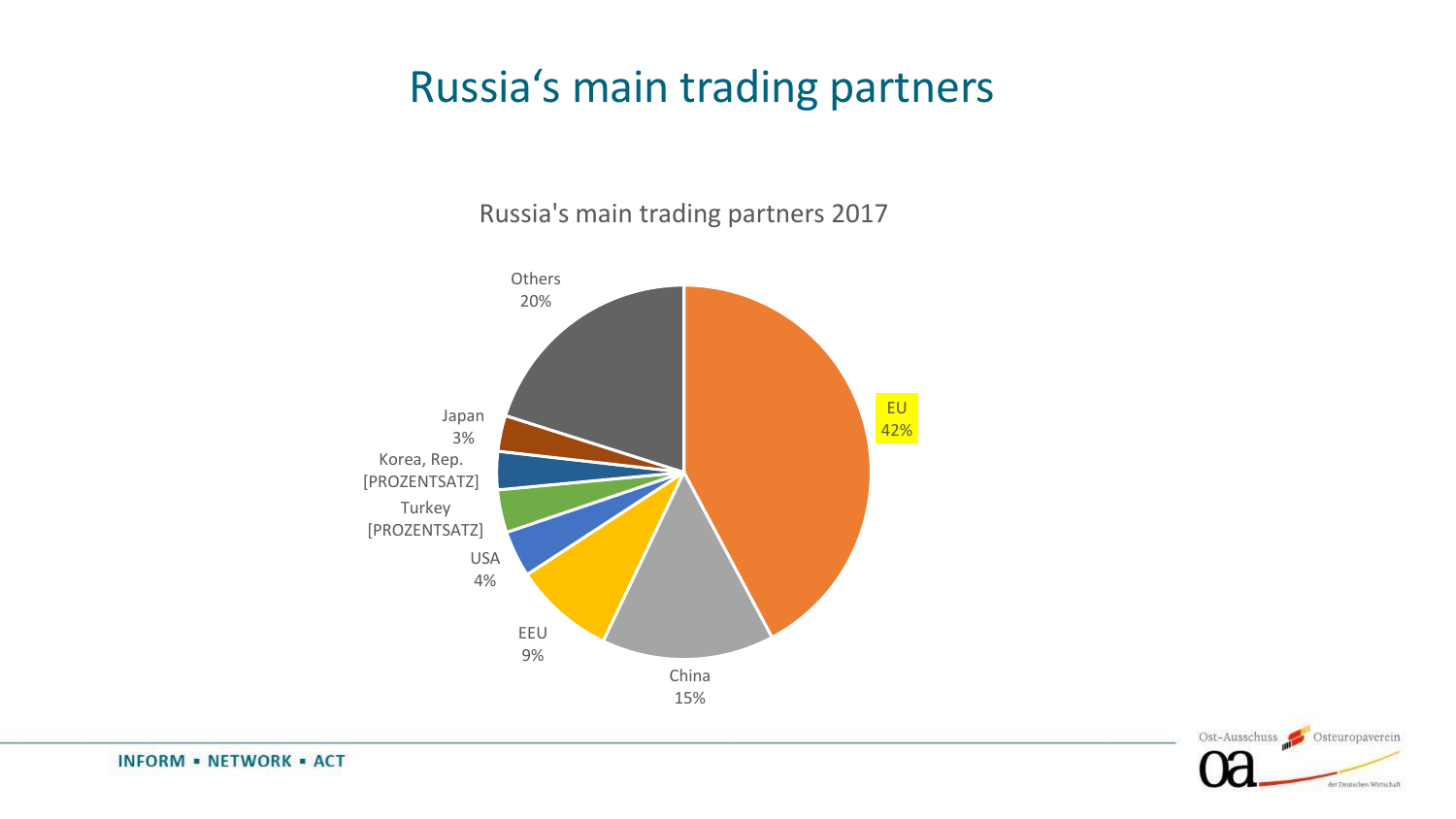### German-Russian trade: development



Ost-Ausschuss Costeuropaverein fer Deutschen Wirtschaft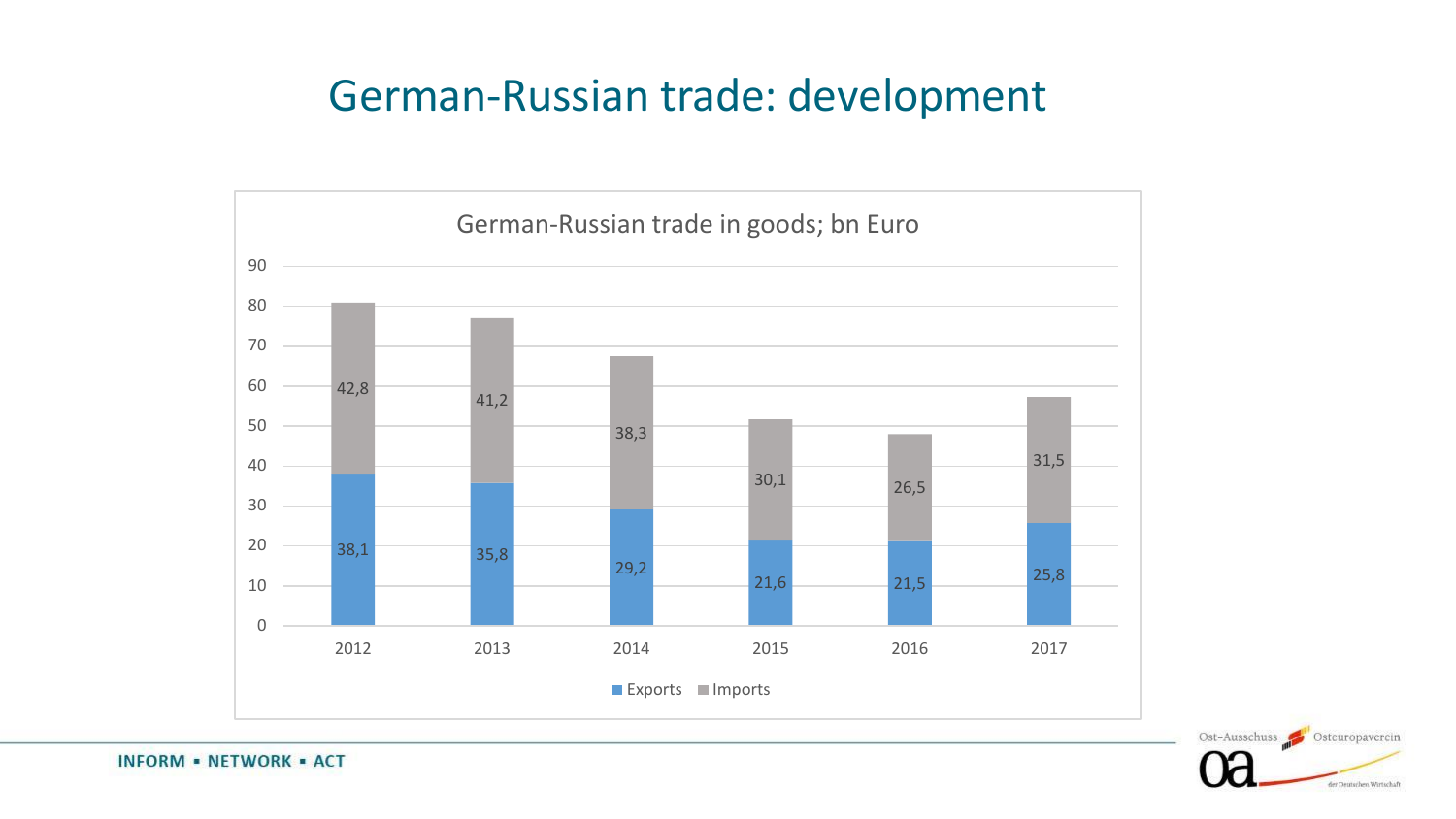### German-Russian trade: product groups (2017)



Ost-Ausschuss Costeuropaverein fer Deutschen Wirtschaft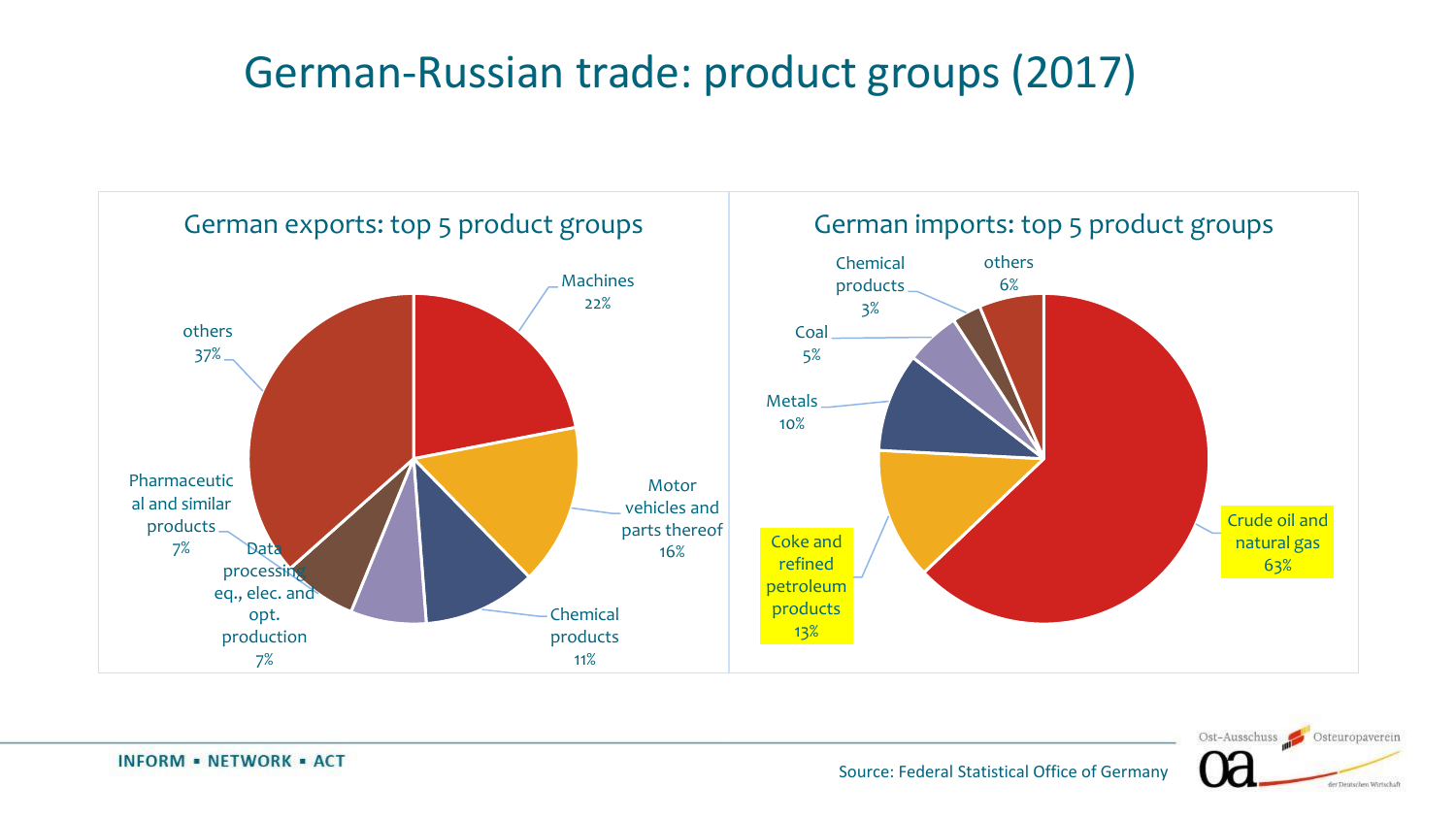### German FDI in Russia







- German FDI stocks in Russia at the end of 2017: 19 bn US\$ (Source: Russian Central Bank)
- 2017 German FDI in Russia was about 1,6 bn Euro (Source: German Central Bank)
- Nearly 5.000 German companies are registered in Russia with 270.000 employees
- New investment projects due to the Russian policy of import substitution/localization and Ruble weakness
- Important Projects: Nord Stream 2, Mercedes Benz (Moscow) und VW (Kaluga) factories, High speed trains (Siemens)

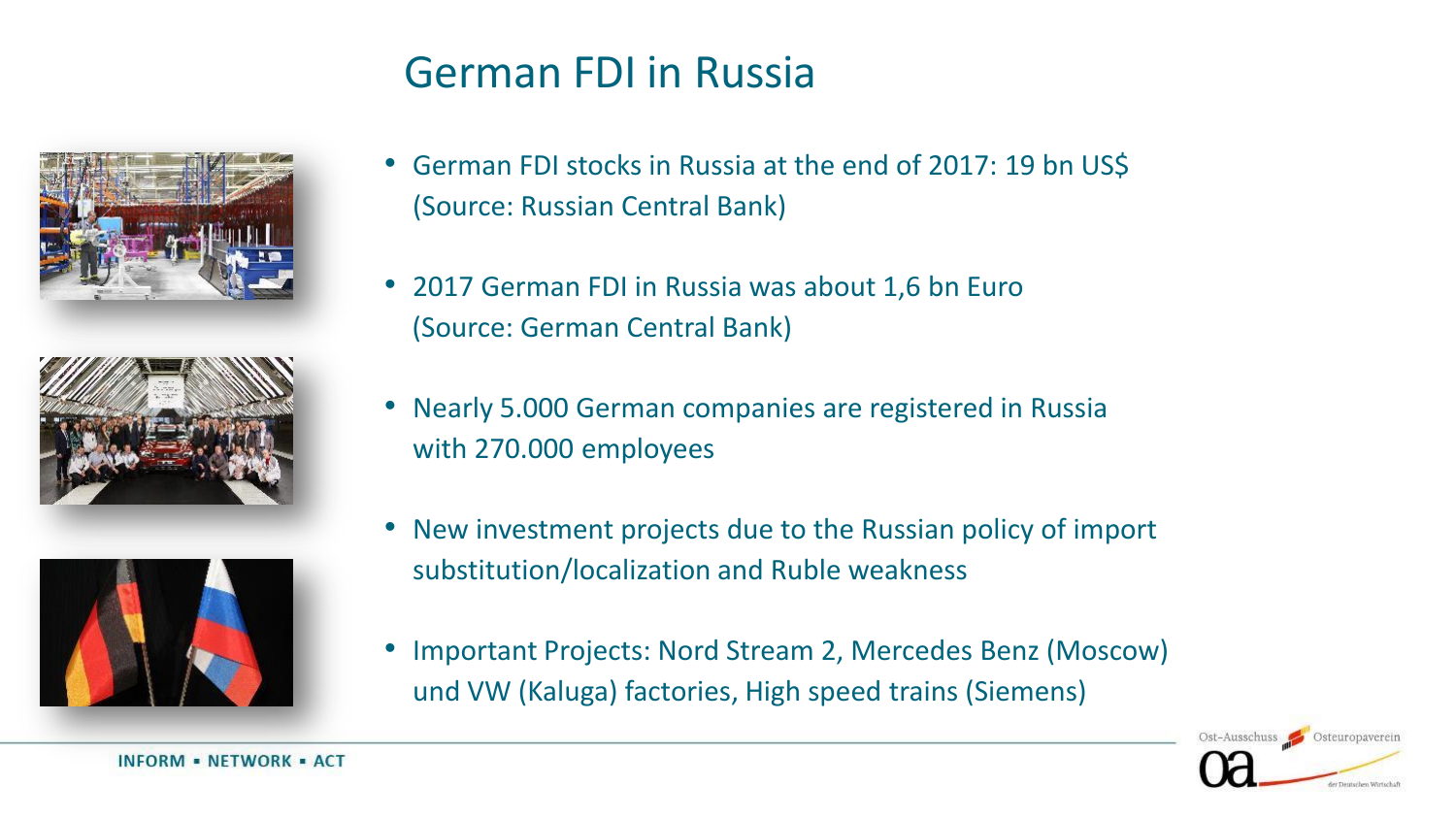### German companies in Russia

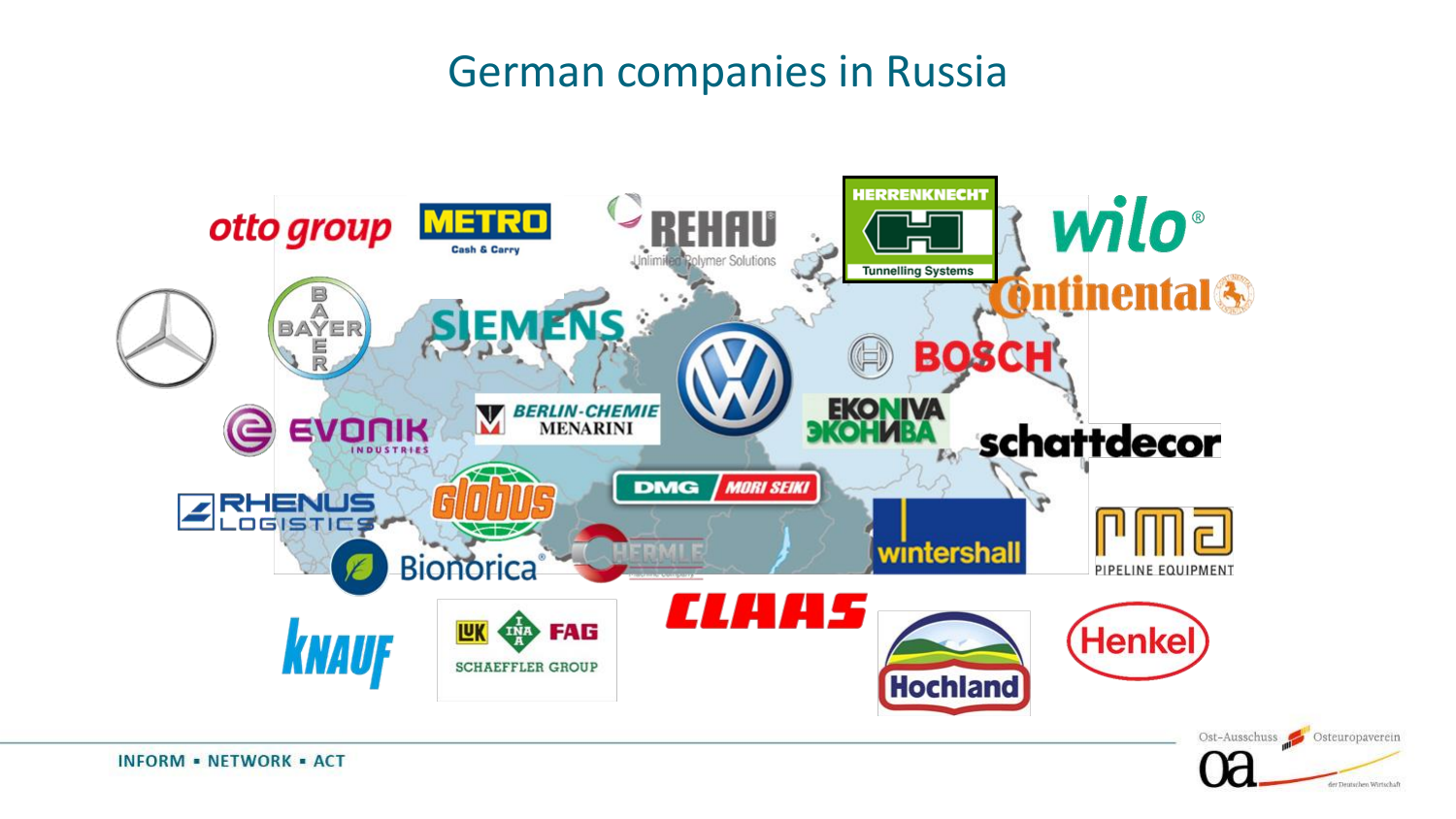### German-Russian energy relations







- Nearly 50 years of successful German-Russian energy partnership -> important contribution to German supply security
- Russia is Germany's most important energy supplier for oil and gas
- Russian companies (Gazprom, Rosneft, Novatek) are important investors in Germany's energy infrastructure
- German companies (e.g. Uniper, Wintershall) are big investors in the Russian energy sector
- **Russian energy is competitive on the German/European market due to geographical proximity and pipeline systems!**

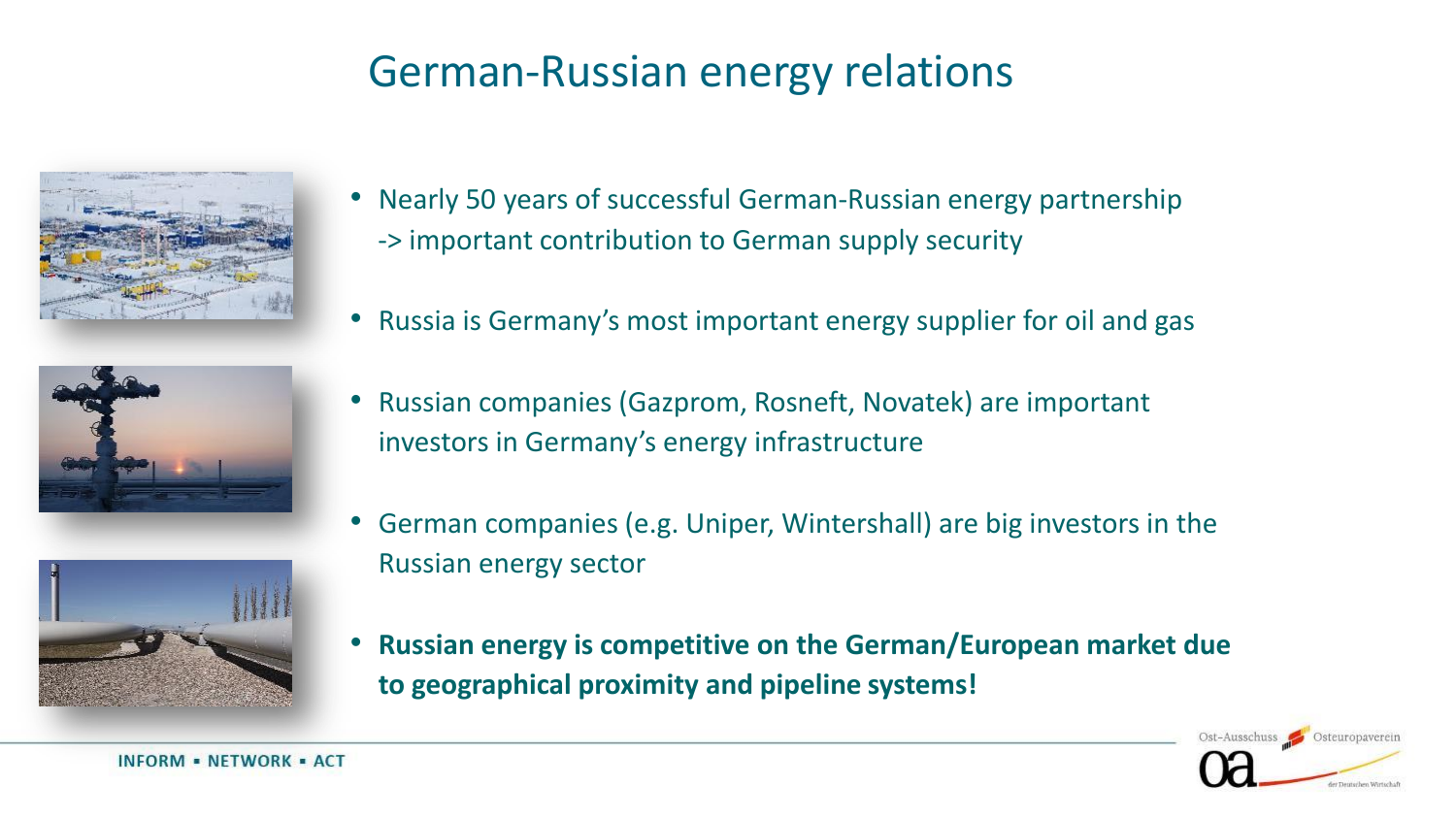### Germany's energy mix



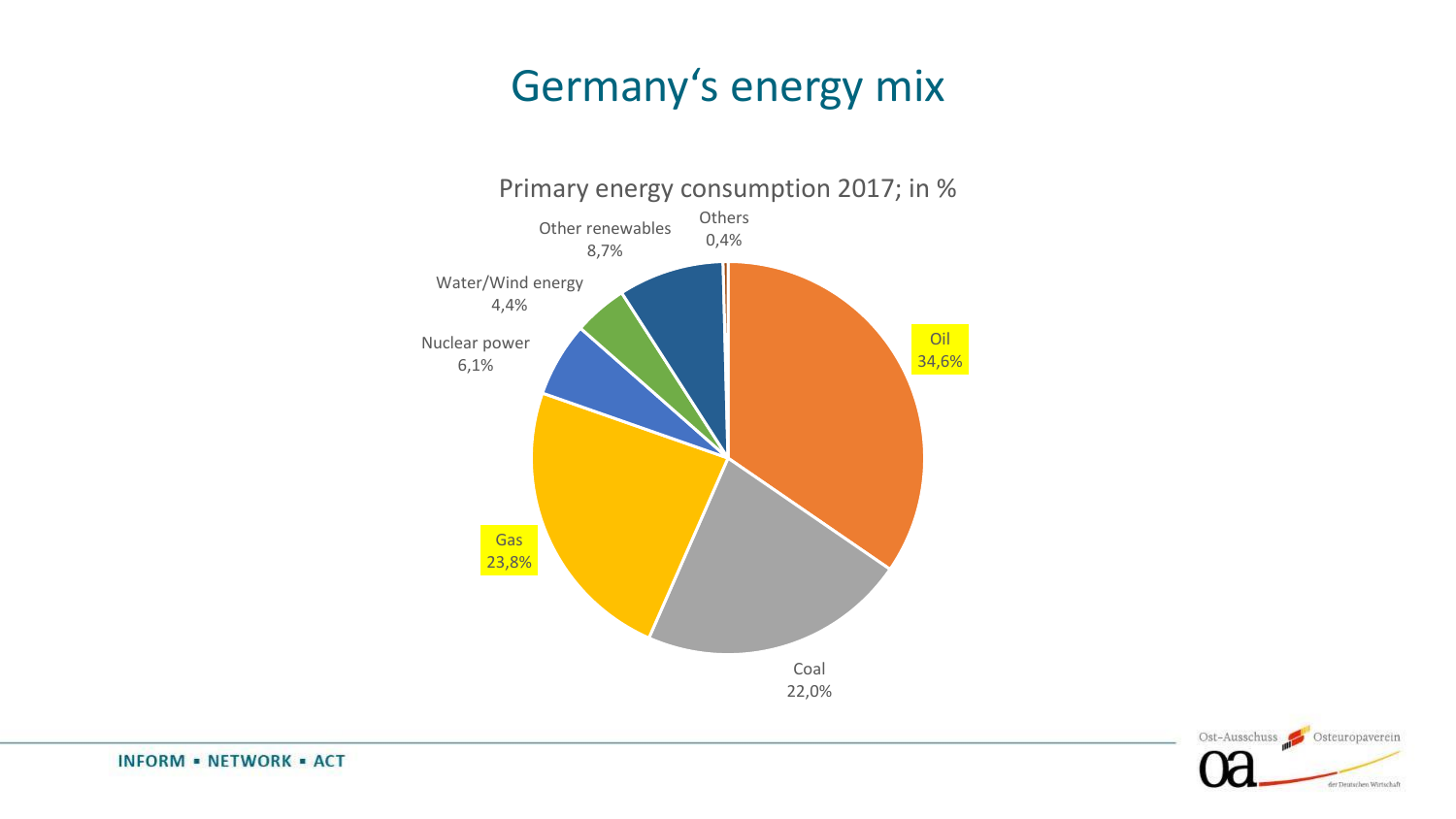# Germany's energy imports



**INFORM - NETWORK - ACT**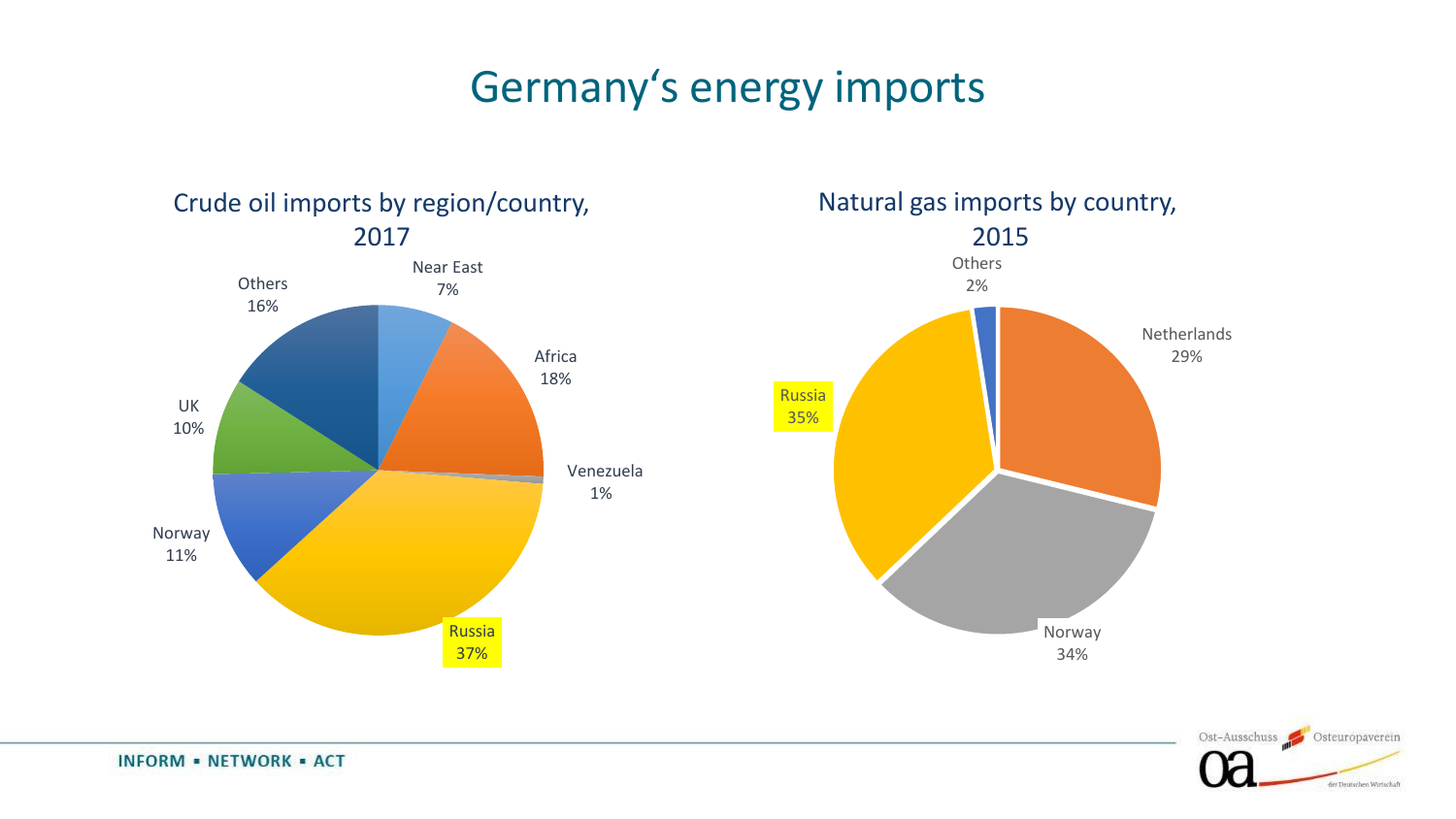### Gas import options

#### **Gasversorgung in Europa**





**INFORM - NETWORK - ACT**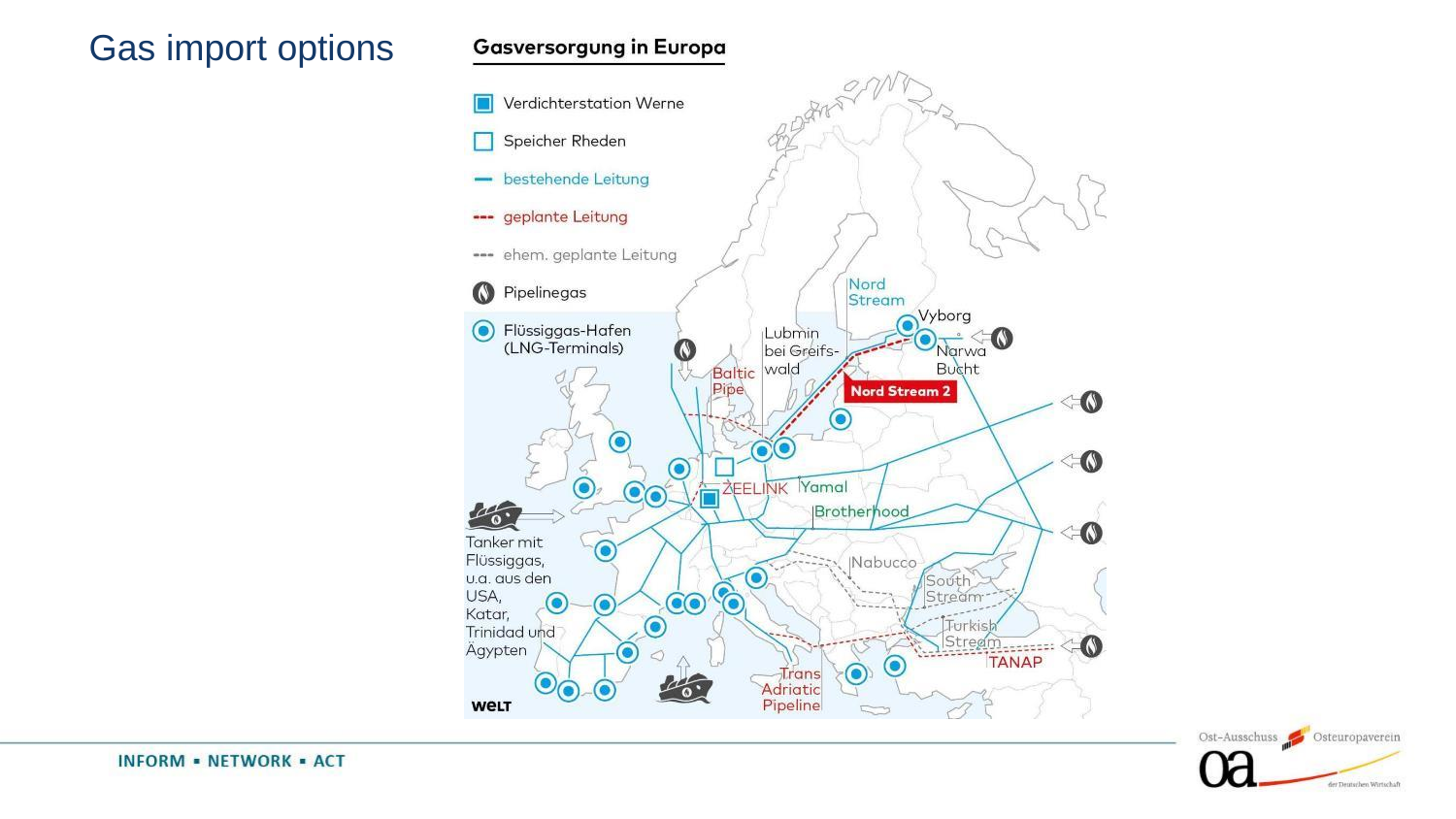### Extra-EU imports of petroleum oil and gas (shares in value, 2017)





#### **Gas imports, 2017**

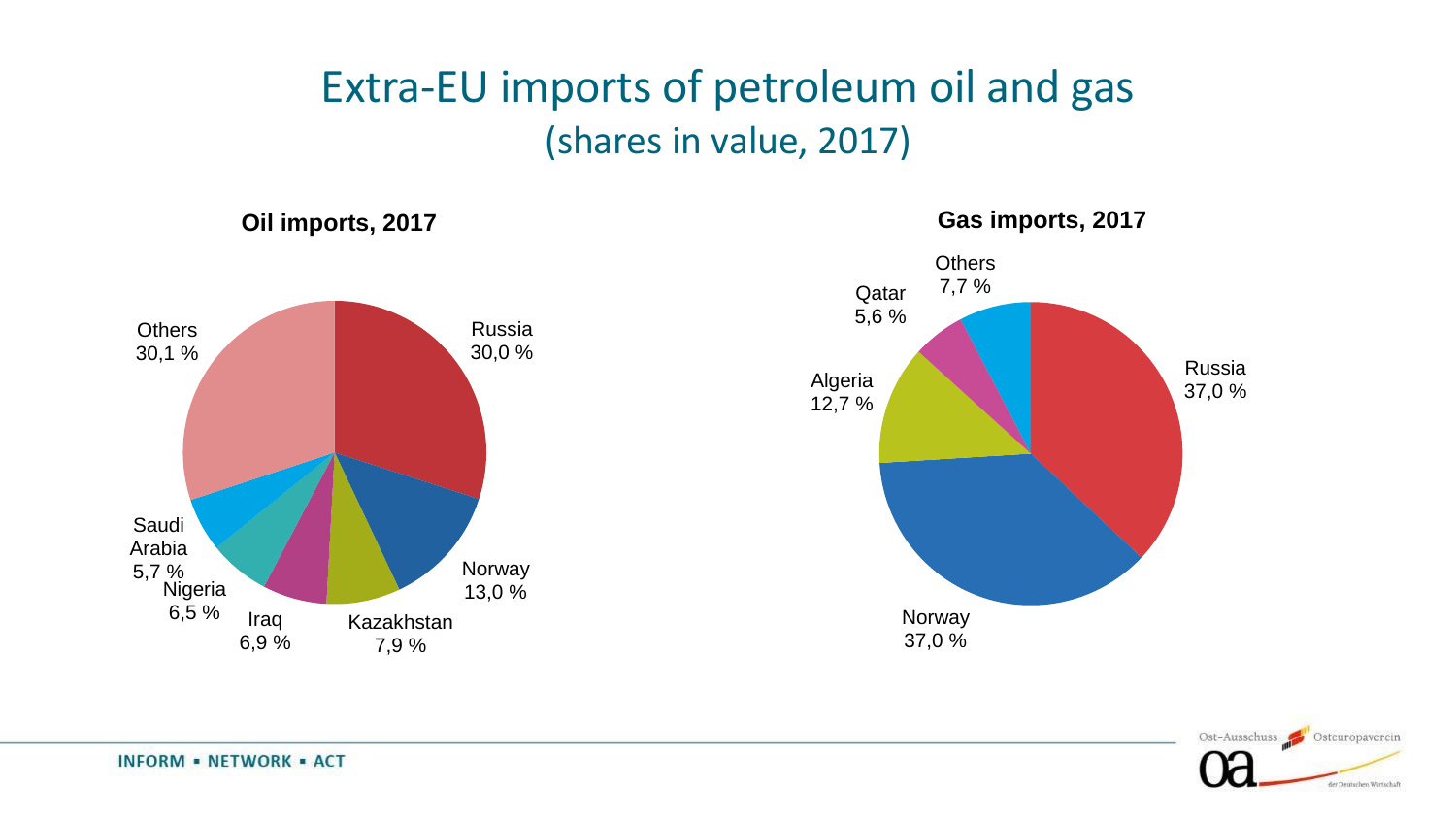### Extra-EU imports of Energy - Overview

At present, the EU imports 54% of all the energy it consumes, at a cost of more than €1 billion per day. Energy also makes up more than 20% of total EU imports. Specifically, the EU imports:

•90% of its crude oil •69% of its natural gas •42% of its coal and other solid fuels •40% of its uranium and other nuclear fuels.

Possible 80% cut in greenhouse gas emissions in the EU (100% = 1990)

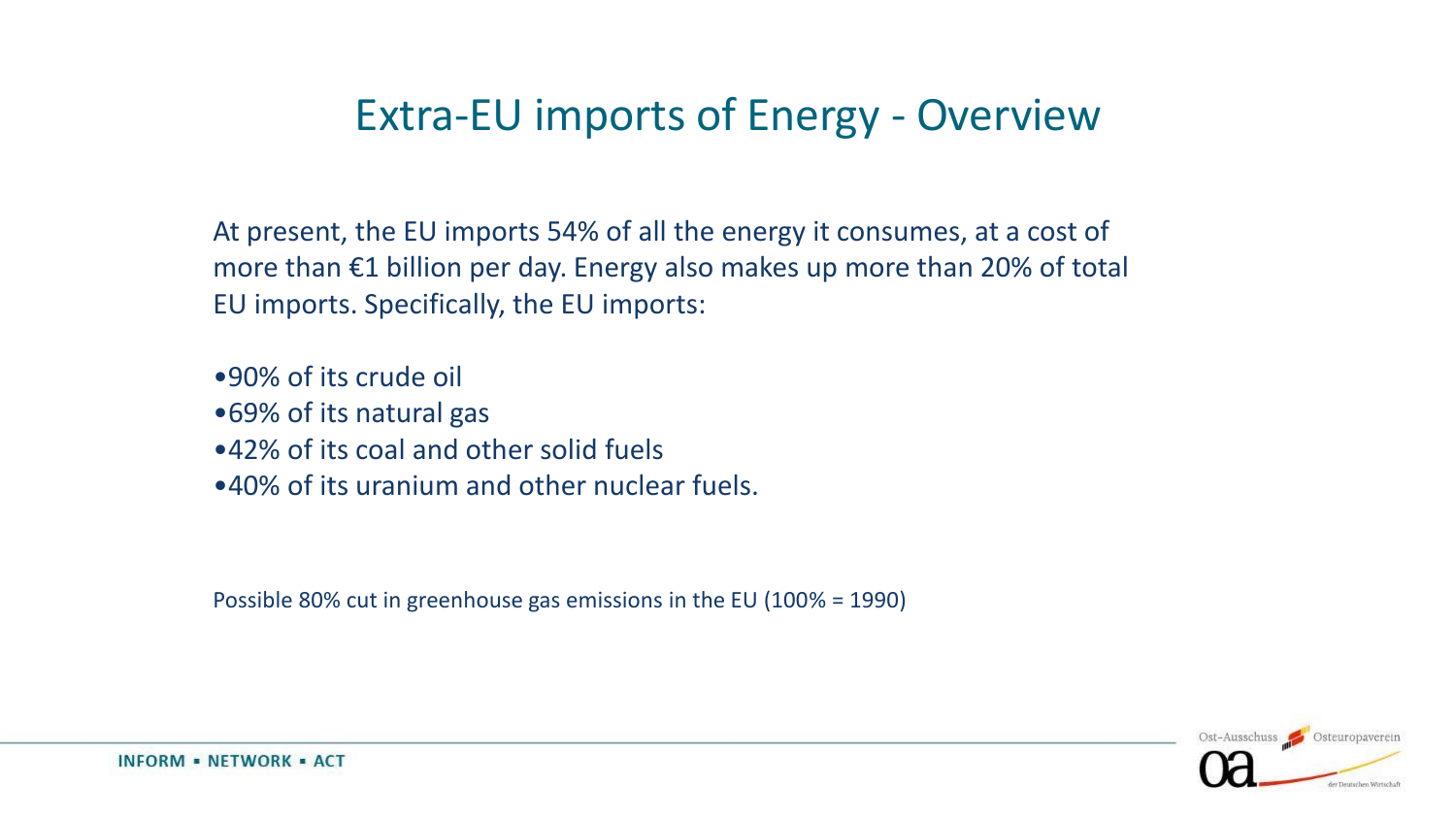# EU – Energy Security Strategy - 2050

### Focused on:

- boosting energy security
- creating a fully integrated internal energy market
- improving energy efficiency
- decarbonising the economy (by using renewable energy or gas as a bridge energy)
- supporting research, innovation and competitiveness

### Targets for 2030:

- a 40% cut in greenhouse gas emissions compared to 1990 levels
- at least a 27% share of renewable energy consumption
- indicative target for an improvement in energy efficiency at EU level of at least 27%

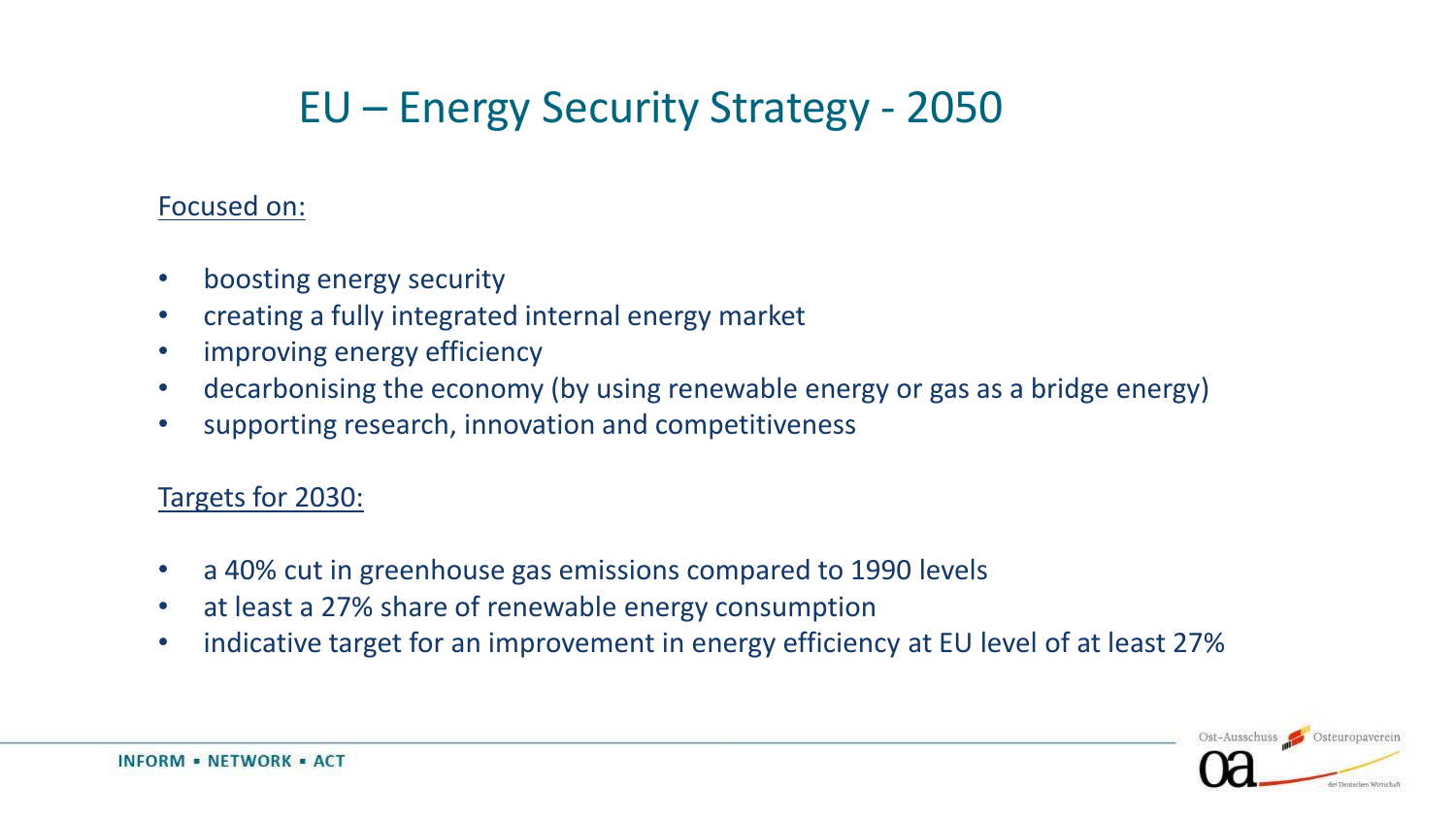### EU- Energy Security Strategy – Climate Goals

The EU has set itself a long-term goal of reducing greenhouse gas emissions by 80-95%, when compared to 1990 levels, by 2050.



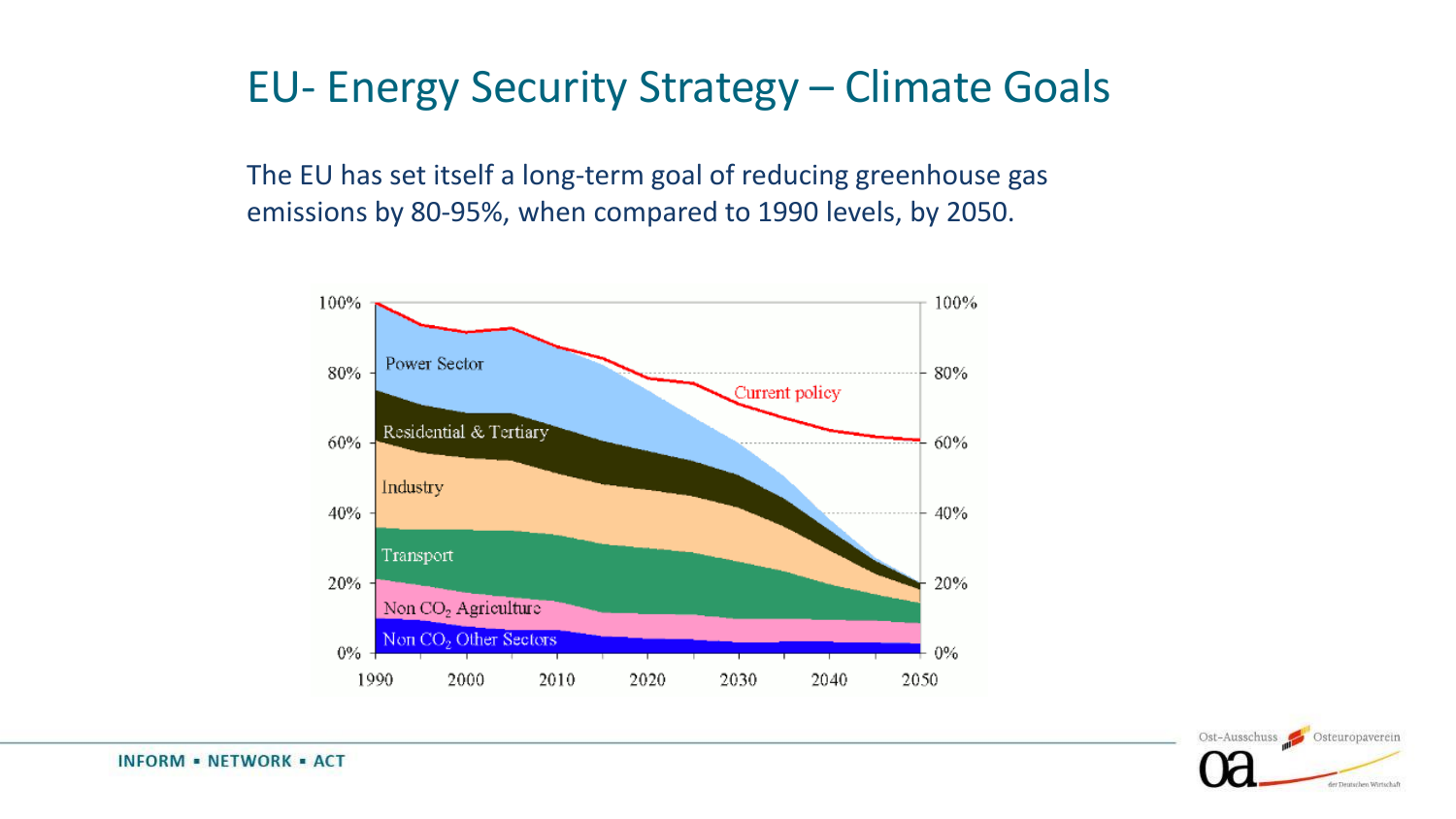## German Energy Strategy – 2050 / "Energiewende"



**2020:** - 40 % cut in greenhouse gas emissions of 1990 (currently expected: 32%)

**2030:** - 55 % (currently exp. 41%)

**2050**: - 80-95%

Next steps: Exit from nuclear energy by 2022

Exit from brown coal by 2035? (under investigation of a german coal comission)

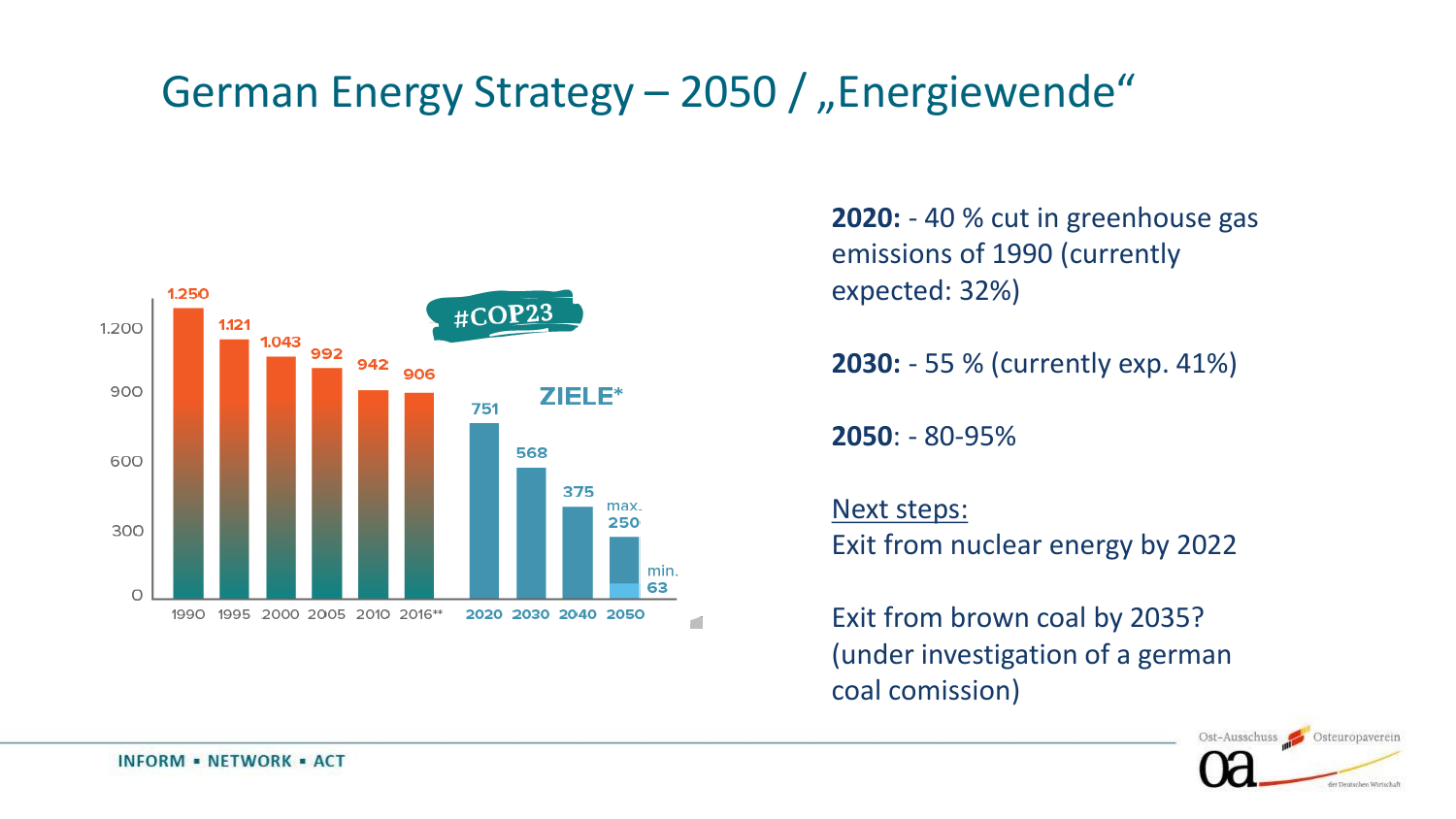### Main areas of EU Russia energy cooperation

- Natural Gas
- Oil
- Nuclear Power
- Green Energy

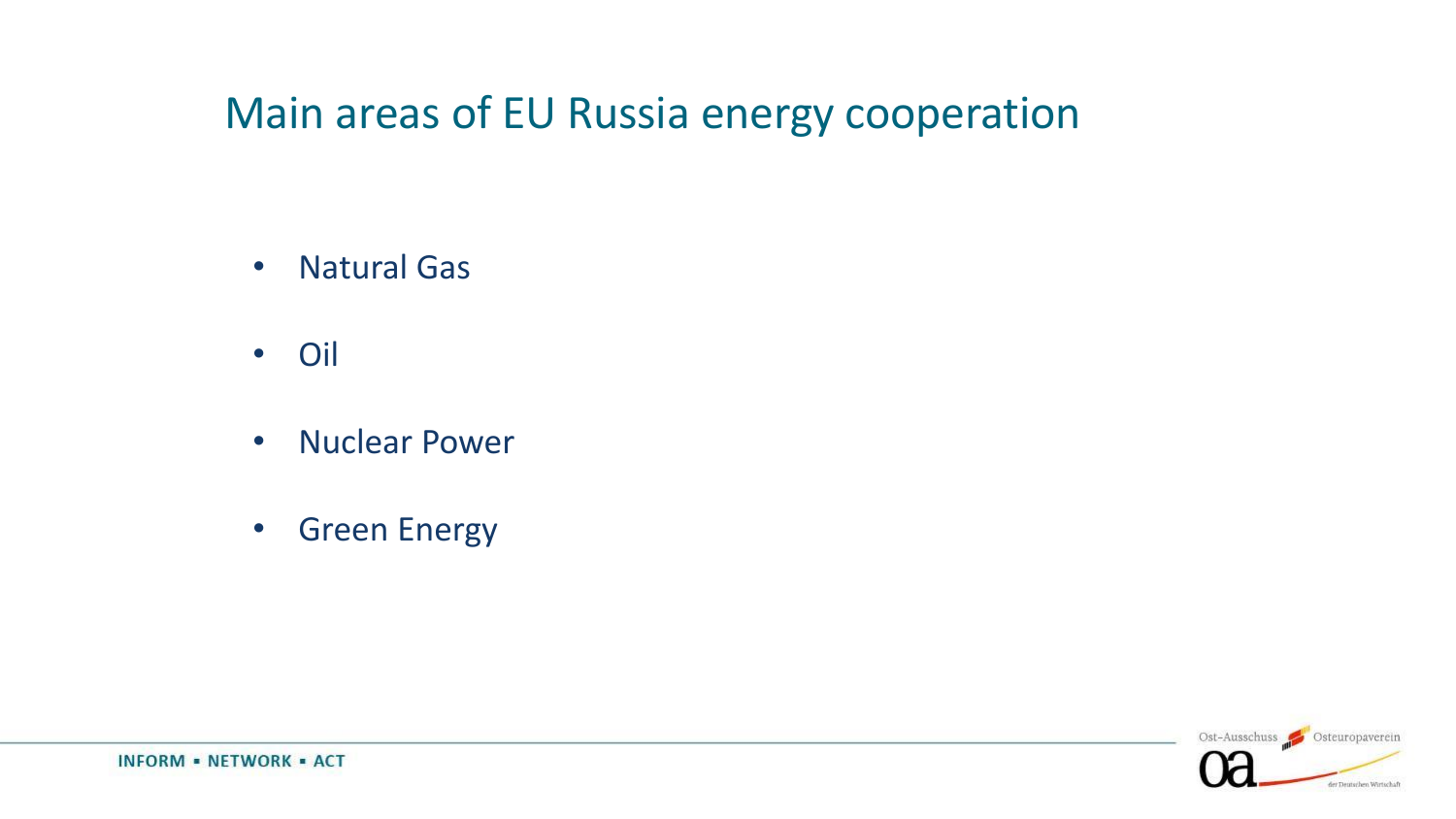### "Strategic areas of EU-Russia economic cooperation"

1. Common economic space

- 2. Trilateral cooperation with countries of Eastern partnership
- 3. Strengthening of WTO and other multilateral organisations
- 4. Energy security/ Climate Change
- 5. Connectivity, Infrastructure and Mobility
- 6. Digitilization and Artificial Intelligence